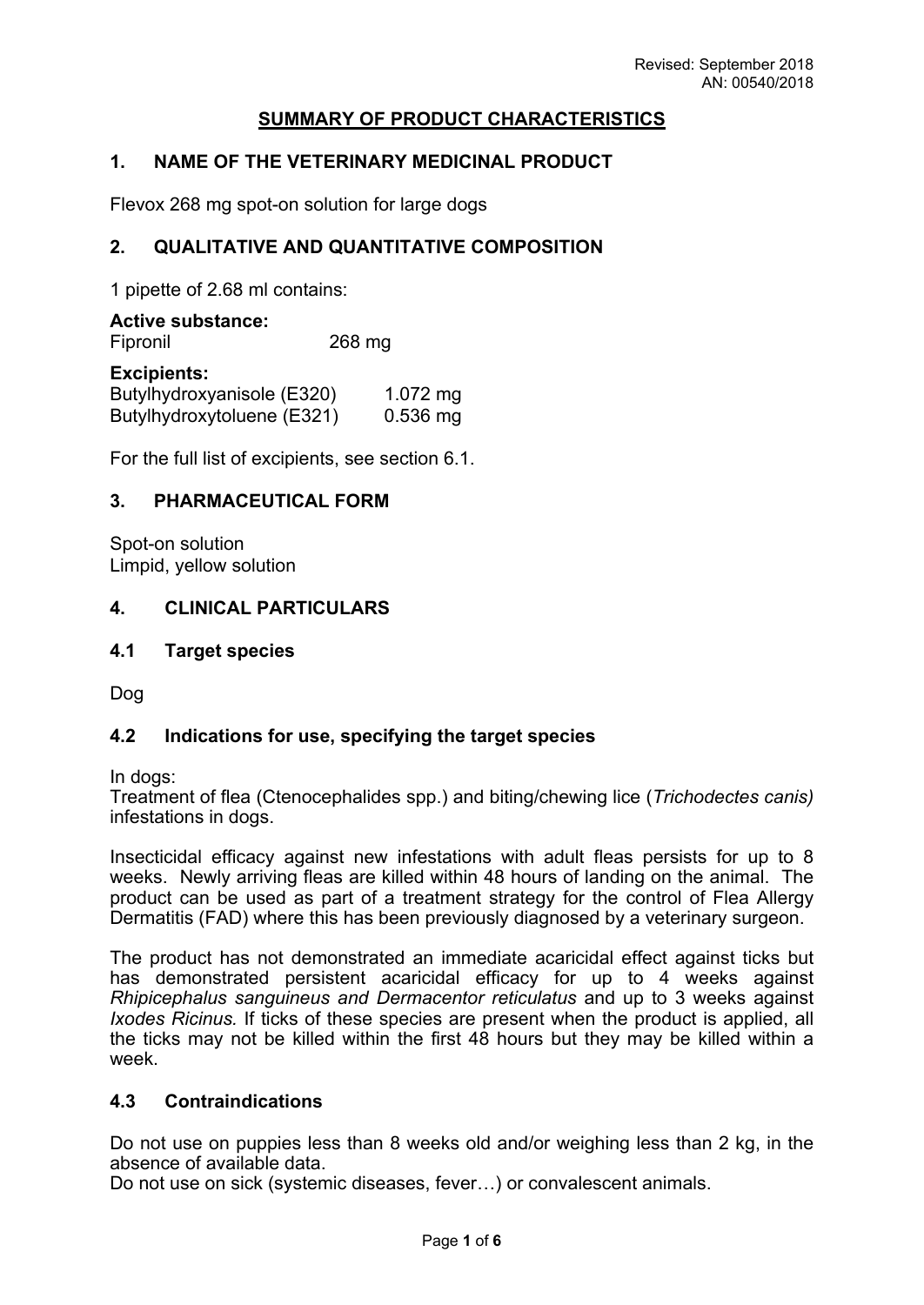Do not use in rabbits, as adverse drug reactions and even death could occur. Do not use in case of hypersensitivity to fipronil or to any of the excipients.

Do not administer orally.

This product has been developed specifically for dogs. Do not use on cats as this could lead to overdosing.

#### **4.4 Special warnings for each target species**

Fleas from pets often infest the animal's basket, bedding and regular resting areas such as carpets and soft furnishings which should be treated, in case of massive infestation and at the beginning of the control measures, with a suitable insecticide and vacuumed regularly.

Ticks already on the animal prior to treatment may not be killed within the first 48 hours after application of the product, but they may be killed within a week. Removal of ticks already on the animal at the time of application is recommended. The product does not prevent ticks from attaching to the animal. If the animal has been treated prior to exposure to the ticks, most ticks will be killed within 48 hours of infestation. This will usually be prior to engorgement, minimising but not excluding the risk of transmission of diseases. Once dead, ticks will often drop off the animal, but any remaining ticks may be removed with a gentle pull.

No data on the effect of bathing/shampooing on the efficacy of the product are available. Therefore, bathing/immersion in water within 2 days of application and more frequent bathing than once a week should be avoided.

For optimum control of flea problems in a multi-pet household, all dogs and cats in the household should be treated with a suitable insecticide.

When used as part of a strategy for the treatment of Flea Allergy Dermatitis, monthly applications to the allergic patient and to other cats and dogs in the household are recommended.

## **4.5 Special precautions for use**

## **i) Special precautions for use in animals**

Avoid contact with the animal's eyes. In case of accidental eye contact, rinse immediately with plenty of water.

It is important to make sure that the product is applied to an area where the animal cannot lick it off and to make sure that animals do not lick each other following treatment.

Do not apply the product on wounds or damaged skin.

Specific studies investigating the safety of the product following repeated administration have not been conducted due to the known safety profile of the active substance and excipients.

#### **ii) Special precautions to be taken by the person administering the veterinary medicinal product to animals**

This product can cause mucous membrane and eye irritation. Therefore, contact of the product with mouth and eyes should be avoided.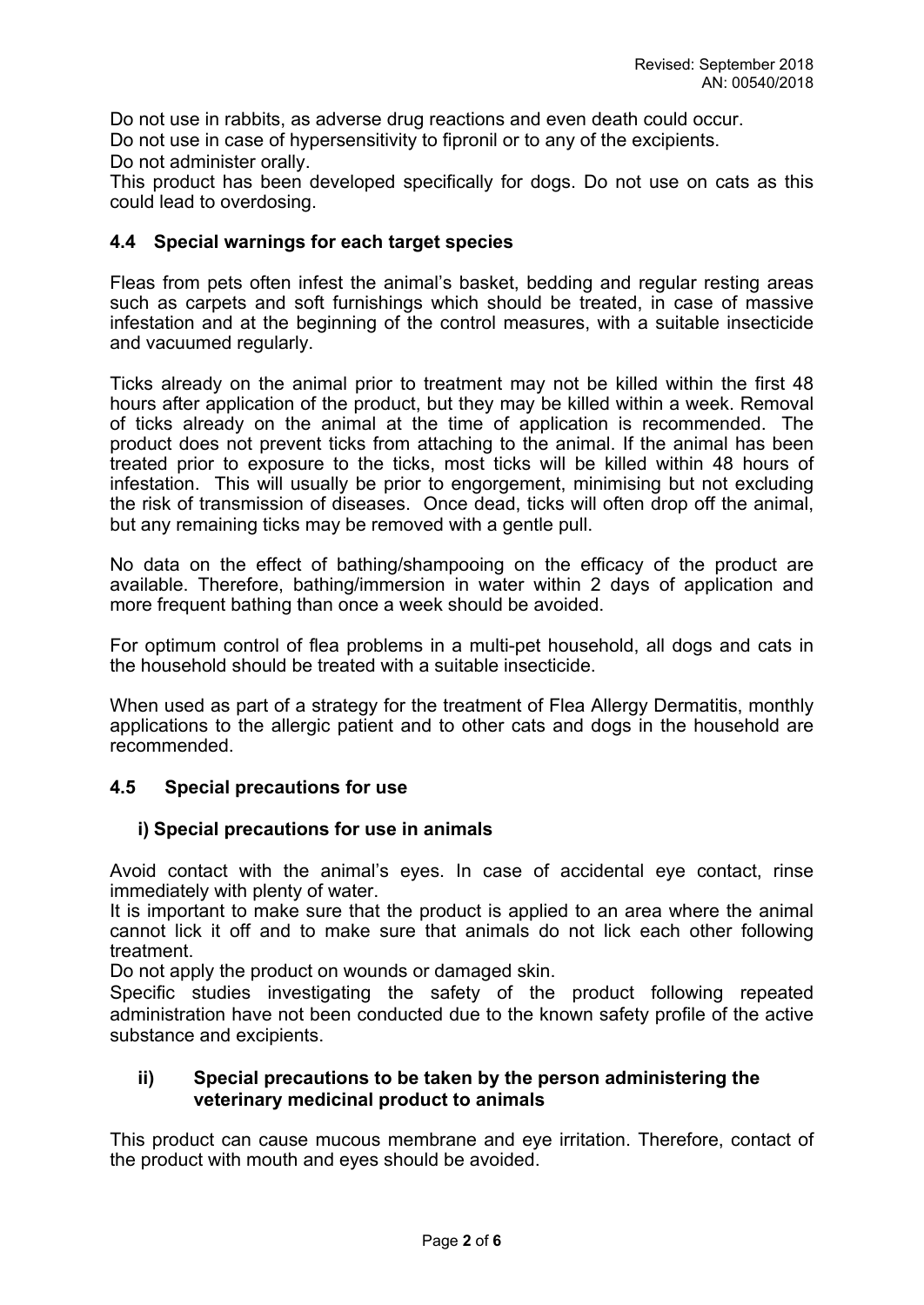In case of accidental eye contact, rinse immediately with plenty of water. If the irritation persists, seek medical advice and show the label or the package leaflet to the physician.

Avoid contents coming into contact with the fingers. If this occurs, wash hands with soap and water. Wash hands after use.

Do not smoke, drink or eat during application.

People with a known hypersensitivity to fipronil or any excipient should avoid contact with the product.

Treated animals should not be handled until the application site is dry, and children should not be allowed to play with treated animals until the application site is dry. It is therefore recommended that animals are not treated during the day, but should be treated during the early evening, and that recently treated animals should not be allowed to sleep with owners, especially children.

Keep pipettes in the original packaging and dispose of used pipettes immediately.

## **iii) Other precautions**

Fipronil may adversely affect aquatic organisms. Dogs should not be allowed to swim in watercourses for 2 days after application.

## **4.6 Adverse reactions (frequency and seriousness)**

If licking occurs, a brief period of hypersalivation may be observed due mainly to the nature of the carrier.

Among the extremely rare suspected adverse reactions, transient cutaneous reactions as the application site (skin discoloration, local alopecia, pruritus, erythema) and general pruritus or alopecia could occur after use. Exceptionally, hypersalivation, reversible neurological signs (hyperaesthesia, depression, nervous signs), vomiting or respiratory signs could be observed after use.

The frequency of adverse reactions is defined using the following convention:

- very common (more than 1 in 10 animals displaying adverse reaction(s) during the course of one treatment)

- common (more than 1 but less than 10 animals in 100 animals)
- uncommon (more than 1 but less than 10 animals in 1,000 animals)
- rare (more than 1 but less than 10 animals in 10,000 animals)

- very rare (less than 1 animal in 10,000 animals, including isolated reports).

## **4.7 Use during pregnancy, lactation or lay**

Laboratory studies using fipronil have not shown any teratogenic or embryotoxic effect. No study was conducted with this product on pregnant and lactating dogs. Use only accordingly to the benefit/risk assessment by the responsible veterinarian.

#### **4.8 Interaction with other medicinal products and other forms of interaction**

None known.

## **4.9 Amounts to be administered and administration route**

For external use only. Spot-on use. Animals should be weighed accurately prior to treatment.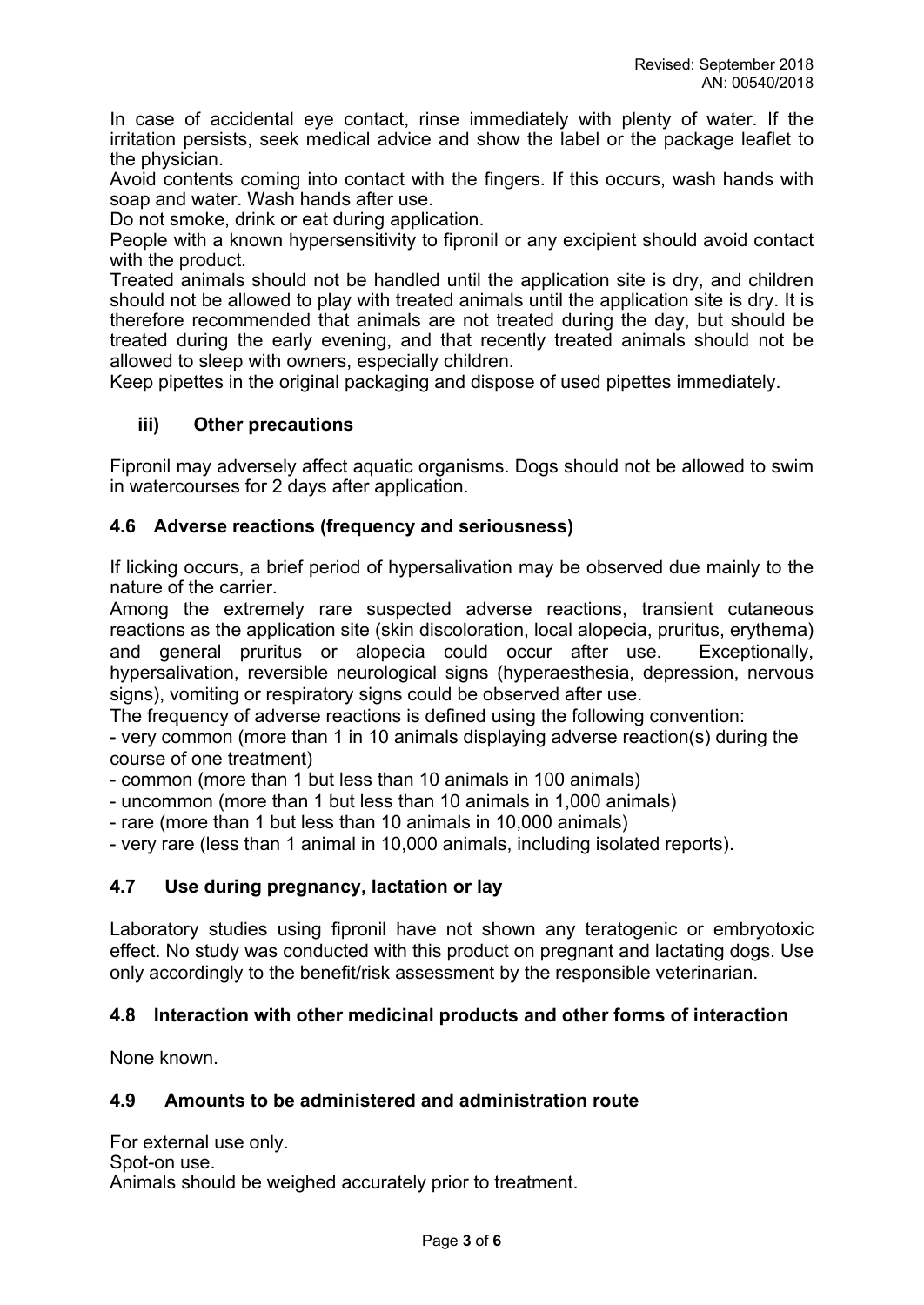Apply topically 1 pipette of 2.68ml per dog weighing over 20kg and up to 40kg bodyweight

For dogs over 60kg use two pipettes of 2.68ml The minimum treatment interval is 4 weeks.

#### Method of Administration:

Part the coat between the shoulder blades until the skin is visible. Place the tip of the pipette on the skin and squeeze gently to empty its contents onto the skin.

 It is important to make sure that the product is applied to an area where the animal cannot lick it off, and to make sure that animals do not lick each other following treatment.

Care should be taken to avoid excessive wetting of the hair with the product since this will cause a sticky appearance of hairs at the treatment spot. However, should this occur, it will generally disappear within 24 hours post application but can persist for up to 2 weeks.

## **4.10 Overdose (symptoms, emergency procedures, antidotes), if necessary**

No adverse effects were observed in target animal safety studies in dogs and puppies aged 8 weeks and older and weighing about 2 kg treated once up to five times the recommended dose. The risk of experiencing adverse effects may however increase with overdosing, so animals should always be treated with the correct pipette size according to bodyweight.

#### **4.11 Withdrawal period(s)**

Not applicable.

## **5. PHARMACOLOGICAL PROPERTIES**

Pharmacotherapeutic group: Ectoparasiticides for topical use, including insecticides ATCvet code: QP53AX15

## **5.1 Pharmacodynamic properties**

Fipronil is an insecticide and acaricide belonging to the phenylpyrazole family. It acts by inhibiting GABA complex, binding to the chloride channel and thereby blocking pre- and post-synaptic transfer of chloride ions across cell membranes. This results in uncontrolled activity of the central nervous system and death of insects or acarids. Fipronil also inhibits glutamate-activated chloride channels (GloCls) which are only found in invertebrates.

#### **5.2 Pharmacokinetic particulars**

After a local application of fipronil to the dog, it is slightly absorbed through the skin. Low levels of fipronil may be detected in the plasma, with a very high variability between dogs. After application, there is a good distribution of the chemical in the hair, presenting a good gradient of concentration between the application zone and the peripheral area.

The principal metabolite is the sulfone derivative of fipronil, which also possesses insecticidal and acaricidal properties. The concentrations of fipronil on the hair decrease with time.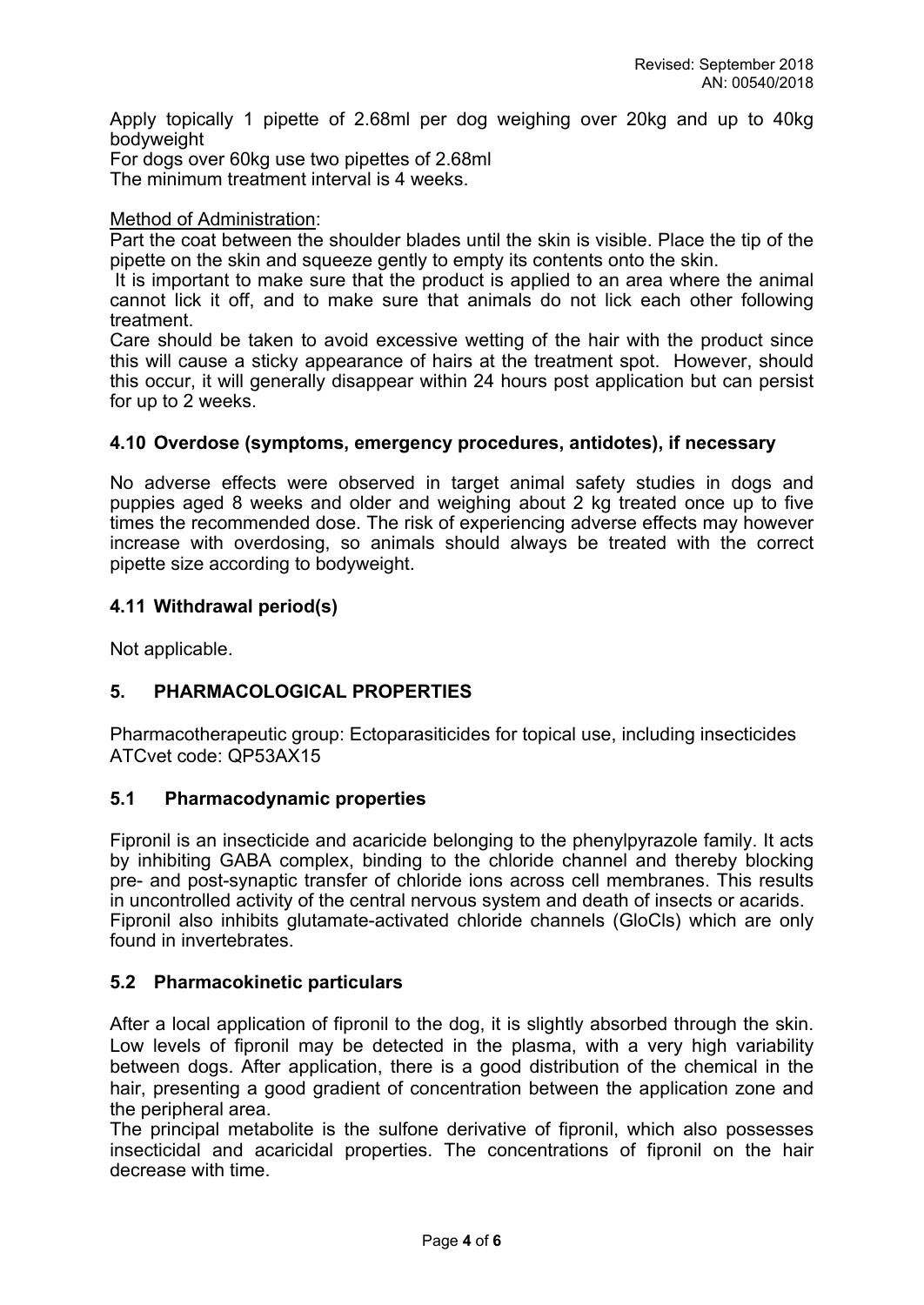## **6. PHARMACEUTICAL PARTICULARS**

## **6.1 List of excipients**

Butylhydroxyanisole (E320) Butylhydroxytoluene (E321) Povidone (K17) Diethylene glycol monoethyl ether

## **6.2 Incompatibilities**

None known.

## **6.3 Shelf life**

Shelf life of the veterinary medicinal product as packaged for sale: 3 years

#### **6.4. Special precautions for storage**

This veterinary medicinal product does not require any special storage conditions.

## **6.5 Nature and composition of immediate packaging**

The primary packaging consists of pipettes made of a polyacrylonitrile / polypropylene - cyclic olefin copolymer - polypropylene / polypropylene thermoforming foil sealed with a polyacrilonitrile / aluminium / polyethylene terephthalate lid foil.

Each pipette is included in one individual blister.

Cardboard box containing 1 blister of 1 pipette of 2.68 ml Cardboard box containing 3 blisters of 1 pipette of 2.68 ml Cardboard box containing 6 blisters of 1 pipette of 2.68 ml Cardboard box containing 30 blisters of 1 pipette of 2.68 ml Cardboard box containing 36 blisters of 1 pipette of 2.68 ml Cardboard box containing 50 blisters of 1 pipette of 2.68 ml Not all pack sizes may be marketed.

#### **6.6 Special precautions for the disposal of unused veterinary medicinal product or waste materials derived from the use of such products**

Any unused veterinary medicinal product or waste materials derived from such veterinary medicinal product should be disposed of in accordance with local requirements.

Fipronil may adversely affect aquatic organisms. Do not contaminate ponds, waterways or ditches with the product or empty containers.